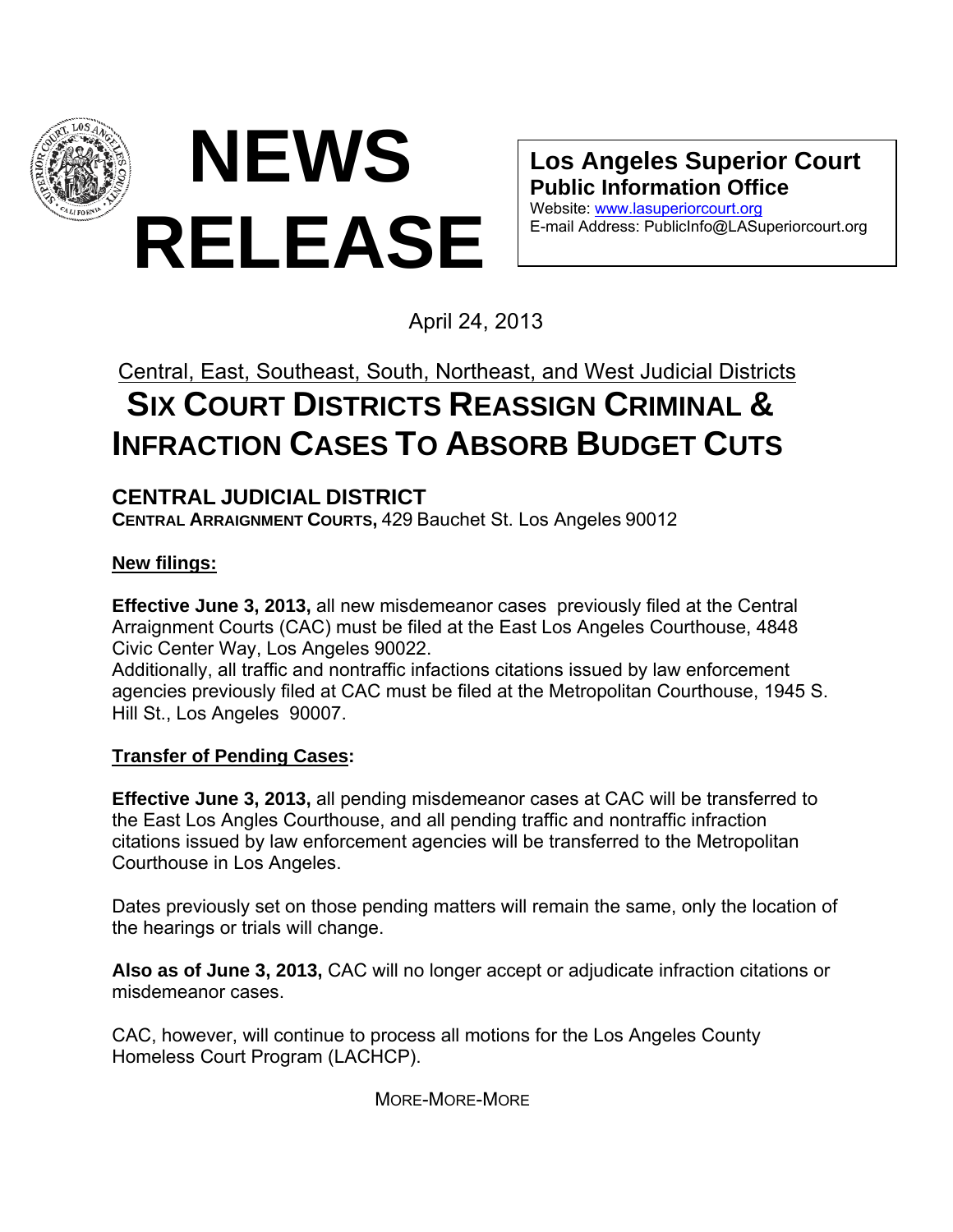**Five Districts Reassign Cases April 24, 2013 Page 2** 

# **CENTRAL JUDICIAL DISTRICT** (continued)

**EAST LOS ANGELES COURTHOUSE**, 4848 Civic Center Way, Los Angeles 90022

#### **New filings:**

**Effective May 13, 2013,** all traffic and nontraffic infraction citations previously filed at the East Los Angeles Courthouse must be filed at the Metropolitan Courthouse, 1945 S. Hill St., Los Angeles 90007.

**Effective June 3, 2013**, all new misdemeanor filings previously filed at or directly cited to the Central Arraignment Courts must be filed at the East Los Angeles Courthouse, 4848 Civic Center Way, Los Angeles, 90022.

**Effective June 3, 2013**, all felony cases from the cities of Maywood, Cudahy and Vernon, previously filed at the East Los Angeles Courthouse, must be filed at the Metropolitan Courthouse, 1945 S. Hill St., Los Angeles 90007.

**Effective June 3, 2013**, all other new felony cases, previously filed at the East Los Angeles Courthouse, must be filed at the Clara Shortridge Foltz Criminal Justice Center, 210 W. Temple St., Los Angeles 90012.

# **Transfer of Pending Cases:**

**Effective May 13, 2013**, all pending traffic and non-traffic infraction citations at the East Los Angeles Courthouse will be transferred to the Metropolitan Courthouse.

**Effective June 3, 2013**, all pending misdemeanor cases at the Central Arraignment Courts will be transferred to the East Los Angeles Courthouse, and all pending traffic and nontraffic infraction cases will be transferred to the Metropolitan Courthouse.

**Effective June 3, 2013**, all pending felony cases from the cities of Maywood, Cudahy and Vernon, will be transferred to the Metropolitan Courthouse, 1945 S. Hill St., Los Angeles, 90007.

**Effective June 3, 2013**, all other pending felony cases at the East Los Angeles Courthouse are to be transferred to the Clara Shortridge Foltz Criminal Justice Center.

Additionally, all felony and misdemeanor cases set on the East Los Angeles Drug Court calendar will be transferred to Department 42 at the Clara Shortridge Foltz Criminal Justice Center.

Dates previously set on these pending matters will remain the same, only the location of the hearings or trials will change.

**As of June 3, 2013**, the East Los Angeles Courthouse will no longer handle any felony cases or traffic/non-traffic citations. All future night court sessions for traffic/non-traffic matters will be handled in the Metropolitan Courthouse.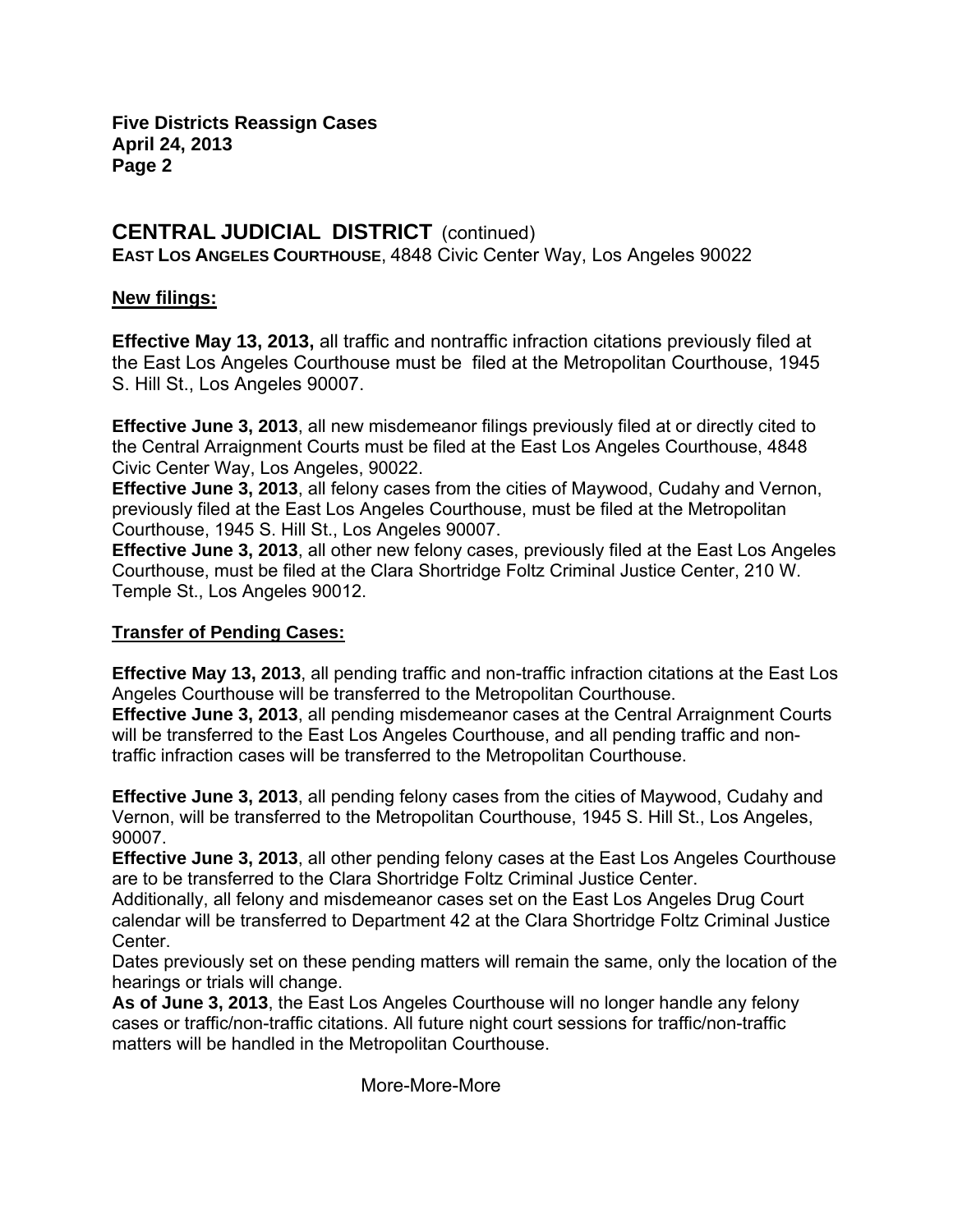**Five Districts Reassign Infraction, Misdemeanor and Felony Cases April 24, 2013 Page 3** 

# **EAST JUDICIAL DISTRICT**

**POMONA COURTHOUSE NORTH,** 400 Civic Center Plaza, Pomona 91766

# **New Filings:**

**Effective June 3, 2013,** all new misdemeanor cases previously filed at the Pomona Courthouse North must be filed at the Pomona Courthouse South, 400 Civic Center Plaza, Pomona 91766.

**Additionally**, all traffic and non-traffic infraction cases previously filed at the Pomona Courthouse North must be filed as follows:

●Citations issued by the California Highway Patrol and citations issued from the Red-Light Program from the City of Walnut will be filed at the El Monte Courthouse, 11234 E. Valley Blvd., El Monte 91731. Additionally, the Red-Light Program citations from the Baldwin Park Police Department previously filed at the West Covina Courthouse must now be filed in the El Monte Courthouse.

●All other traffic and non-traffic Red-Light Program citations/cases issued by all other agencies must be filed at the West Covina Courthouse, 1427 West Covina Parkway, West Covina 91790.

#### **Transfer of Pending Cases:**

**Effective June 3, 2013**, all pending traffic and non-traffic infraction cases be transferred as follows:

 Citations issued by the California Highway Patrol and citations issued from the Red-Light Program from the City of Walnut will be filed at the El Monte Courthouse, 11234 E. Valley Blvd., El Monte 91731. Additionally, the Red-Light Program citations from the Baldwin Park Police Department previously filed at the West Covina Courthouse must now be filed in the El Monte Courthouse.

 All other traffic and non-traffic Red-Light Program citations/cases issued by all other agencies must be filed at the West Covina Courthouse, 1427 West Covina Parkway, West Covina 91790.

 Dates previously set on these pending matters will remain the same, only the location of the hearings or trials will change.

**Effective May 10, 2013**, all pending felony and misdemeanor cases at the Pomona Courthouse North currently set in Department 4 and Department 7 be transferred to the Pomona Courthouse South, Department M.

**Effective May 17, 2013**, all pending felony and misdemeanor cases at the Pomona Courthouse North currently set in Department 2 and Department 3 be transferred to the Pomona Courthouse South, Department E.

Dates previously set on these pending matters will remain the same, only the location of the hearings or trials will change.

**As of June 3, 2013**, the Pomona Courthouse North will no longer handle any traffic and non-traffic infraction citations, misdemeanor cases, or felony cases. All courtrooms will be closed as of June 3, 2013.

More-More-More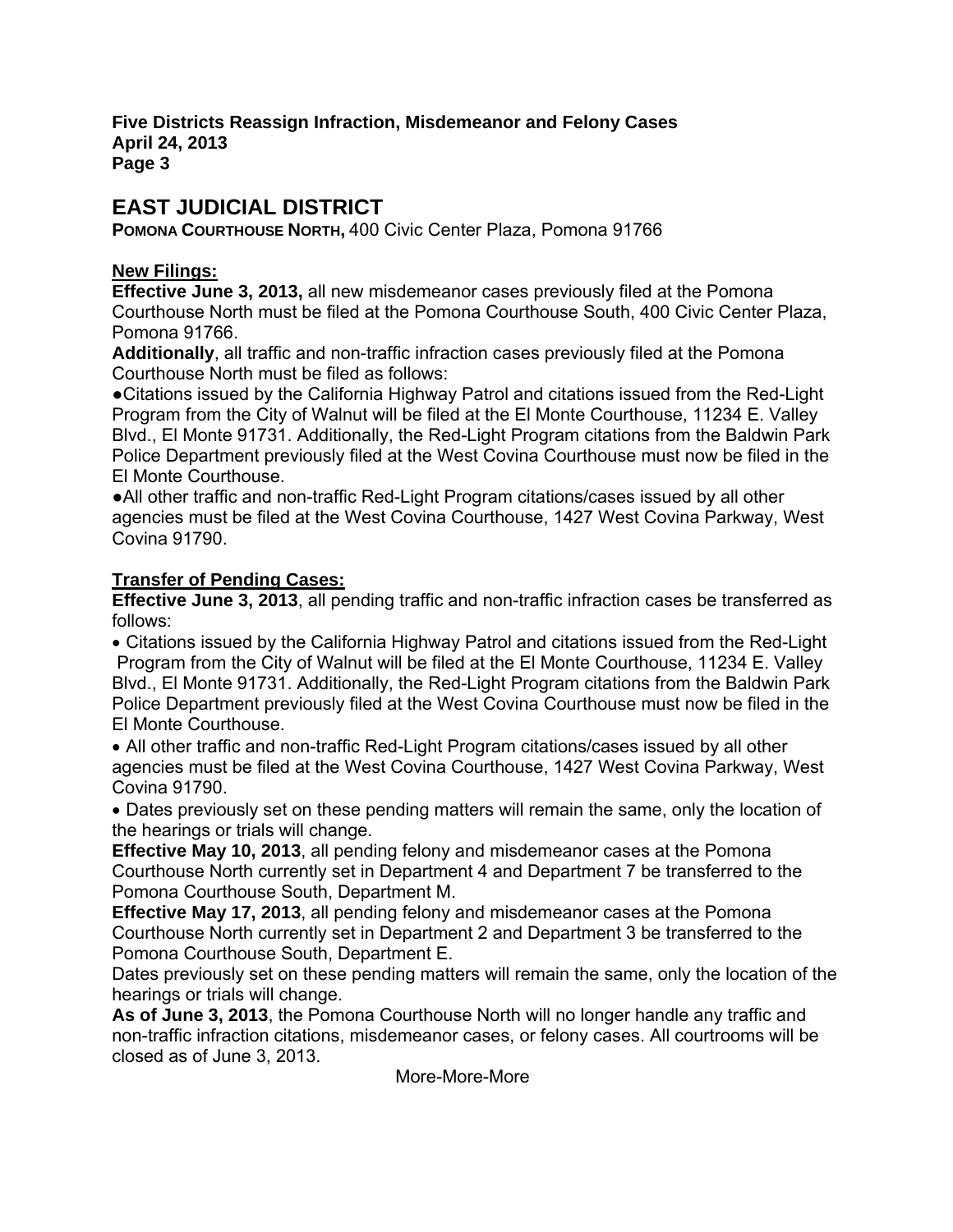**Five Districts Reassign Infraction, Misdemeanor and Felony Cases April 24, 2013 Page 4** 

# **NORTHEAST JUDICIAL DISTRICT**

**ALHAMBRA COURTHOUSE,** 150 W. Commonwealth, Alhambra 91801

#### **NEW FILINGS:**

**Effective May 13, 2013**, all new traffic and non-traffic infractions previously filed at the Alhambra Courthouse must be filed at the Pasadena Courthouse, 300 E. Walnut St., Pasadena 91101.

#### **TRANSFER OF PENDING CASES:**

**Effective May 13, 2013**, it is further ordered that all pending traffic and non-traffic infractions at the Alhambra Courthouse are to be transferred to the Pasadena Courthouse. Dates previously set on these pending matters will remain the same; only the location of the hearing or trial will change.

**As of May 13, 2013**, the Alhambra Courthouse will no longer accept any traffic or non-traffic infractions citations or documents.

# **SOUTHEAST JUDICIAL DISTRICT**

**WHITTIER COURTHOUSE,** 7339 S. Painter Ave., Whittier 90602

#### **New Filings:**

**Effective June 3, 2013,** all new felony and misdemeanor filings and all traffic and nontraffic infraction citations/cases previously filed at the Whittier Courthouse, 7339 S. Painter Ave., Whittier 90602, must be filed as follows:

●Cases and citations initiated by the Whittier Police Department must be filed at the Bellflower Courthouse, 10025 E. Flower St., Bellflower 90706.

●Cases and citations initiated by all other agencies must be filed at the Downey Courthouse, 7500 E. Imperial Highway, Downey 90242.

# **Transfer of Pending Cases:**

**Effective June 3, 2013**, all pending felony and misdemeanor cases and all traffic and nontraffic infraction cases/citations at the Whittier Courthouse will be transferred as follows:

 Cases and citations initiated by the Whittier Police Department must be filed at the Bellflower Courthouse, 10025 E. Flower St., Bellflower 90706.

 Cases and citations initiated by all other agencies must be filed at the Downey Courthouse, 7500 E. Imperial Highway, Downey 90242.

Dates previously set on these pending matters will remain the same, only the location of the hearings or trials will change.

**As of June 3, 2013**, the Whittier Courthouse will no longer handle any felony, misdemeanor or infraction cases or citations.

More-More-More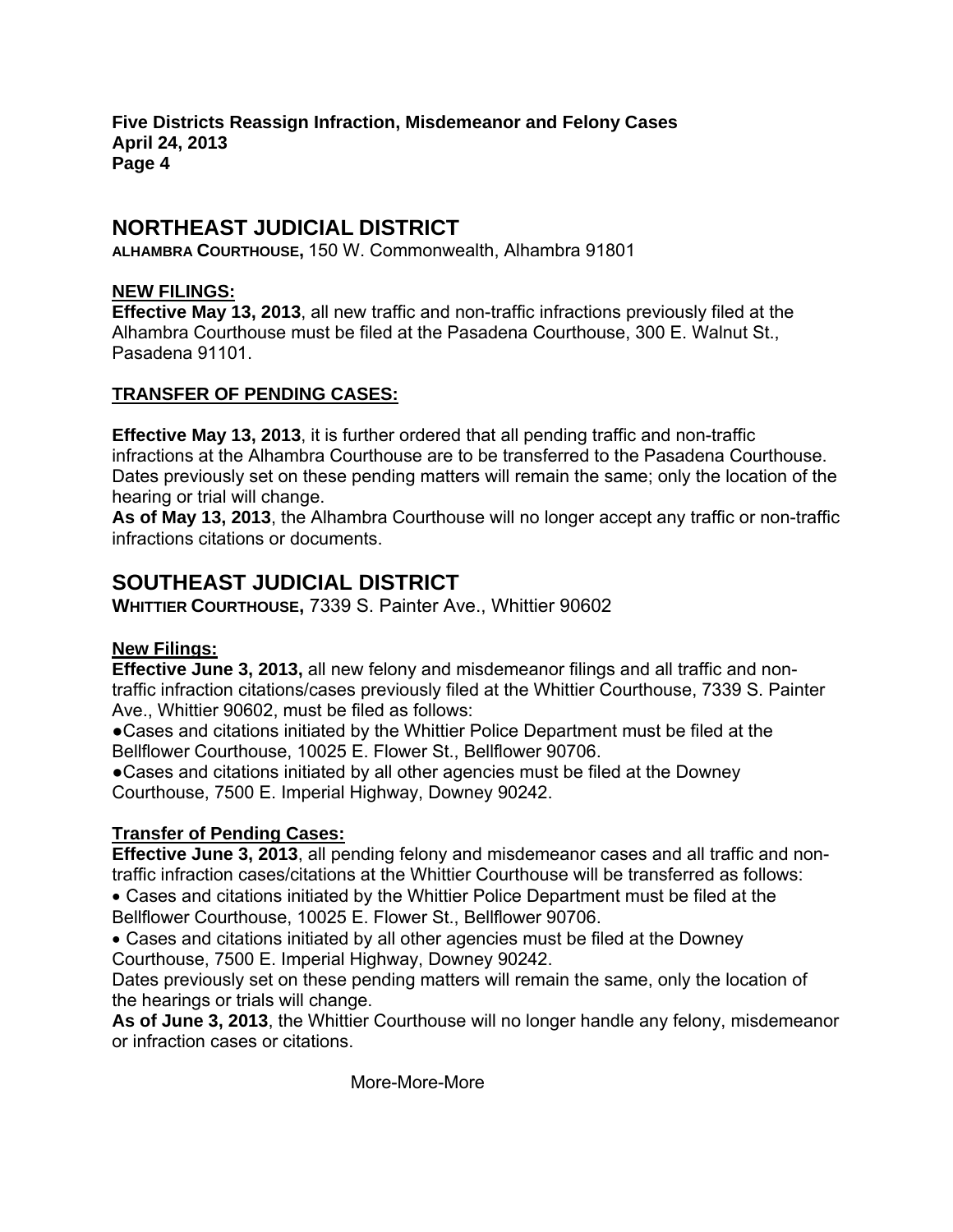**Six Districts Reassign Infraction, Misdemeanor and Felony Cases April 24, 2013 Page 5** 

# **SOUTHEAST JUDICIAL DISTRICT** (continued)

**HuNTINGTON PARK COURTHOUSE,** 6548 Miles Ave., Huntington Park 90255

#### **New Filings:**

**Effective June 3, 2013,** all new traffic and non-traffic infraction citations/cases previously filed at the Huntington Park Courthouse, 6548 Miles Ave., Huntington Park 90255, must be filed at the Compton Courthouse, 200 W. Compton Blvd., Compton 90220.

#### **Transfer of Pending Cases:**

**Effective June 3, 2013**, all pending traffic and non-traffic infraction cases/citations at the Huntington Park Courthouse will be transferred to the Compton Courthouse. Dates previously set on these pending matters will remain the same, only the location of the hearings or trials will change.

**As of June 3, 2013**, the Huntington Park Courthouse will no longer handle any infraction cases or citations.

# **SOUTH JUDICIAL DISTRICT**

**SAN PEDRO COURTHOUSE, 505 S. CENTRE ST., SAN PEDRO 90731**

# **NEW FILINGS:**

**Effective June 3, 2013**, all new traffic and non-traffic infractions previously filed at the San Pedro Courthouse must be filed at the Long Beach Courthouse, 415 W. Ocean Blvd., Long Beach 90802.

# **TRANSFER OF PENDING CASES:**

**Effective June 3, 2013,** it is further ordered that all pending traffic and non-traffic infractions at the San Pedro Courthouse are to be transferred to the Long Beach Courthouse.

Dates previously set on these pending matters will remain the same; only the location of the hearing and/or trial will change.

**As of June 3, 2013**, the San Pedro Courthouse shall no longer accept traffic and nontraffic infractions or documents.

# MORE-MORE-MORE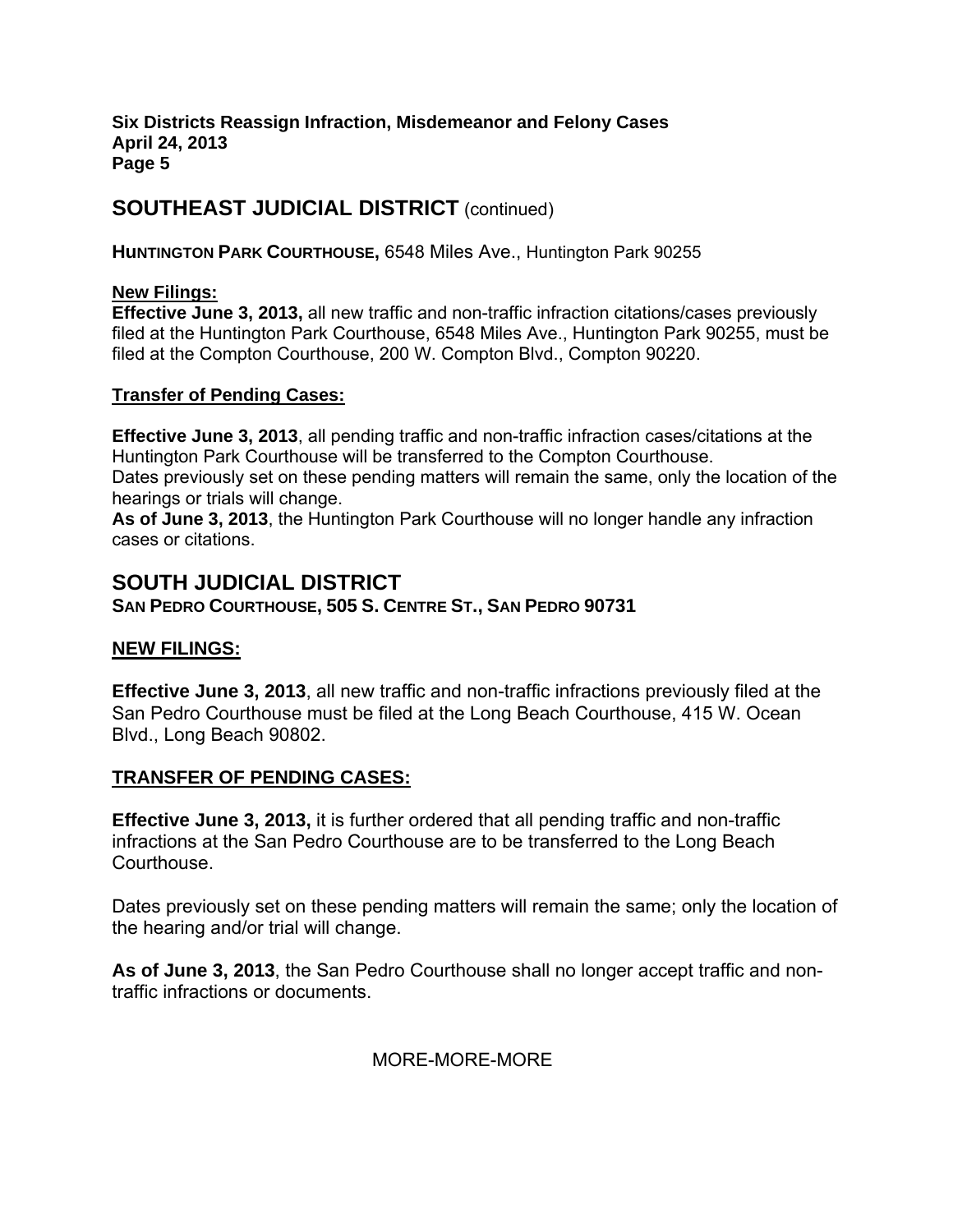**Six Districts Reassign Infraction, Misdemeanor and Felony Cases April 24, 2013 Page 6** 

# **WEST JUDICIAL DISTRICT**

**BEVERLY HILLS COURTHOUSE,** 9355 Burton Way, Beverly Hills 90210

#### **New Filings:**

**Effective June 3, 2013**, all new felony and misdemeanor filings previously filed at the Beverly Hills Courthouse must be filed as follows:

●Felony and misdemeanor case arising from the West Hollywood Sheriff's Division/Universal City area must be filed at the Van Nuys Courthouse West, 14400 Erwin Street Mall, Van Nuys 91401.

●All other felony and misdemeanor cases must be filed at the Airport Courthouse, 11701 S. La Cienega Blvd., Los Angeles 90045.

# **Transfer of Pending Cases:**

**Effective June 3, 2013**, all pending felony and misdemeanor cases at the Beverly Hills Courthouse will be transferred as follows:

●Felony and misdemeanor case arising from the West Hollywood Sheriff's Division/Universal City area must be filed at the Van Nuys Courthouse West, 14400 Erwin Street Mall, Van Nuys 91401.

●All other felony and misdemeanor cases must be filed at the Airport Courthouse, 11701 S. La Cienega Blvd., Los Angeles 90045.

Dates previously set on these pending matters will remain the same, only the location of the hearings or trials will change.

**MALIBU COURTHOUSE,** 23525 W. Civic Center Way, Malibu 90265

# **New Filings:**

**Effective June 3, 2013,** all new felony and misdemeanor filings previously filed at the Malibu Courthouse must be filed at the Van Nuys Courthouse West, 14400 Erwin Street Mall, Van Nuys 91401.

**Effective June 3, 2013**, all traffic and non-traffic infraction cases previously filed at the Malibu Courthouse of the Superior Court of California, County of Los Angeles, must be filed at the Santa Monica Courthouse, 1725 Main St., Santa Monica, CA 90401.

# **Transfer of Pending Cases:**

**Effective June 3, 2013**, all pending felony and misdemeanor cases at the Malibu Courthouse will be transferred to the Van Nuys Courthouse West.

**Effective June 3, 2013**, all pending traffic and non-traffic infraction cases/citations at the Malibu Courthouse will be transferred to the Santa Monica Courthouse.

MORE-MORE-MORE